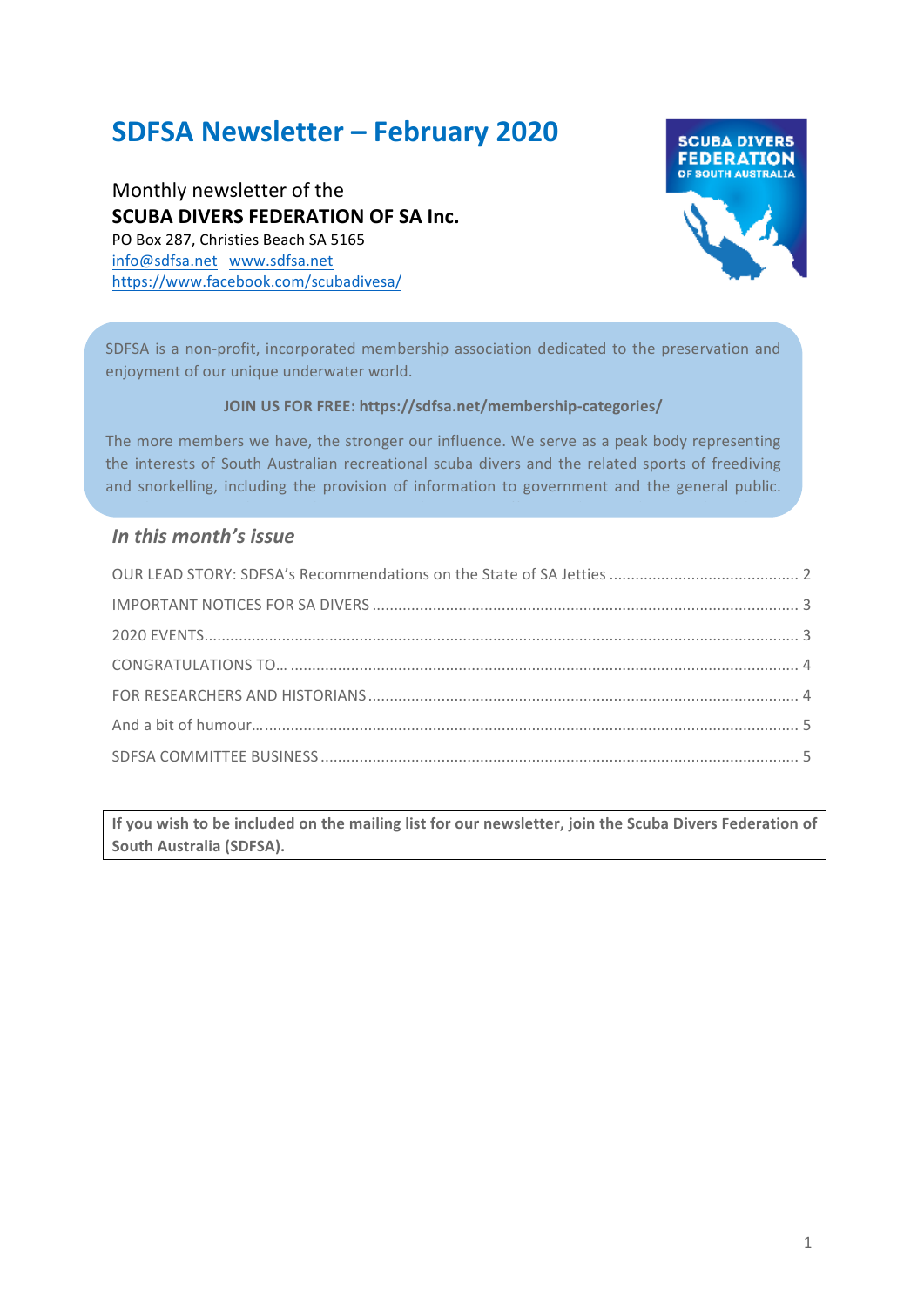# OUR LEAD STORY: SDFSA's Recommendations on the State of SA **Jetties**

The **Scuba Divers Federation of South Australia (SDFSA)** was invited by the South Australia Department of Planning, Transport and Infrastructure (DPTI) to prepare a written submission on what should be considered in a State-wide jetty management plan. Jetties are important structures for the sports of scuba diving, freediving and snorkelling as locations for training, unique dive experiences, marine citizen science research, and underwater photography. They are also easy dive sites for those with disabilities. The State's jetties serve a South Australian diving community of 50,000 certified divers. They have the potential to attract thousands more from a global community of 28 million active divers.

We have submitted 4 recommendations:

- 1. Put in place a standard for a safe and useable jetty and maintain jetties to that standard. That standard should consist of:
- Safety and accessibility: Good design of wide stairs with non-slip treads and handrails, and subsurface platforms; Availability of safety equipment (life buoys, etc.); Discourage the potential presence of sharks (enforcing rules against dumping unused bait, etc.); Clear signage and enforcement of rules (eg, no spearfishing); Consider accessibility for disabled persons taking up the sport.
- **Related amenities to support divers:** Adequate parking near jetties, benches for gearing up and places to lock gear trolleys near jetty stairs; Shade/sun protection, seating, toilets and fresh water sources.
- **Ecosystem protection considerations:** Enforce littering fines for those who damage the ecosystem by allowing plastic bags and other debris to blow into the water; Consider ecosystem impacts of changes to jetties (damaging ecosystems through the removal of pylons; ensuring jetty surfaces allow light penetration below).
- 2. **Priority ietties to address:** Edithburgh, Port Hughes, Second Valley (stairs, accessibility); Edithburgh and Rapid Bay (amenities), Kingscotte and Vivonne Bay jetties (revitalizing tourism on Kangaroo Island); All jetties, but Second Valley and Rapid Bay in particular (signage).
- 3. **Address impediments to jetty maintenance:** Repair jetties in a timely manner; Consult with stakeholders when major works will be done on jetties that might irrevocably change their character (such as removing pylons or resurfacing with materials that block sunlight to waters below); Put mechanisms in place for long term funding.
- 4. **Invest in researc**h that will increase our appreciation of the value of the SCUBA industry to the State economy, and find ways to promote SA diving nationally and internationally.

Our full report is available on the SDFSA website: https://sdfsa.net/wpcontent/uploads/2020/01/SDFSA-DPTI-jetty-submission-2020.pdf

Our thanks to everyone who provided input to the report, and a special note of thanks to Dean Spraakman, Carl Charter and Chelsea Haebich for the use of their photos both in the report and on our website.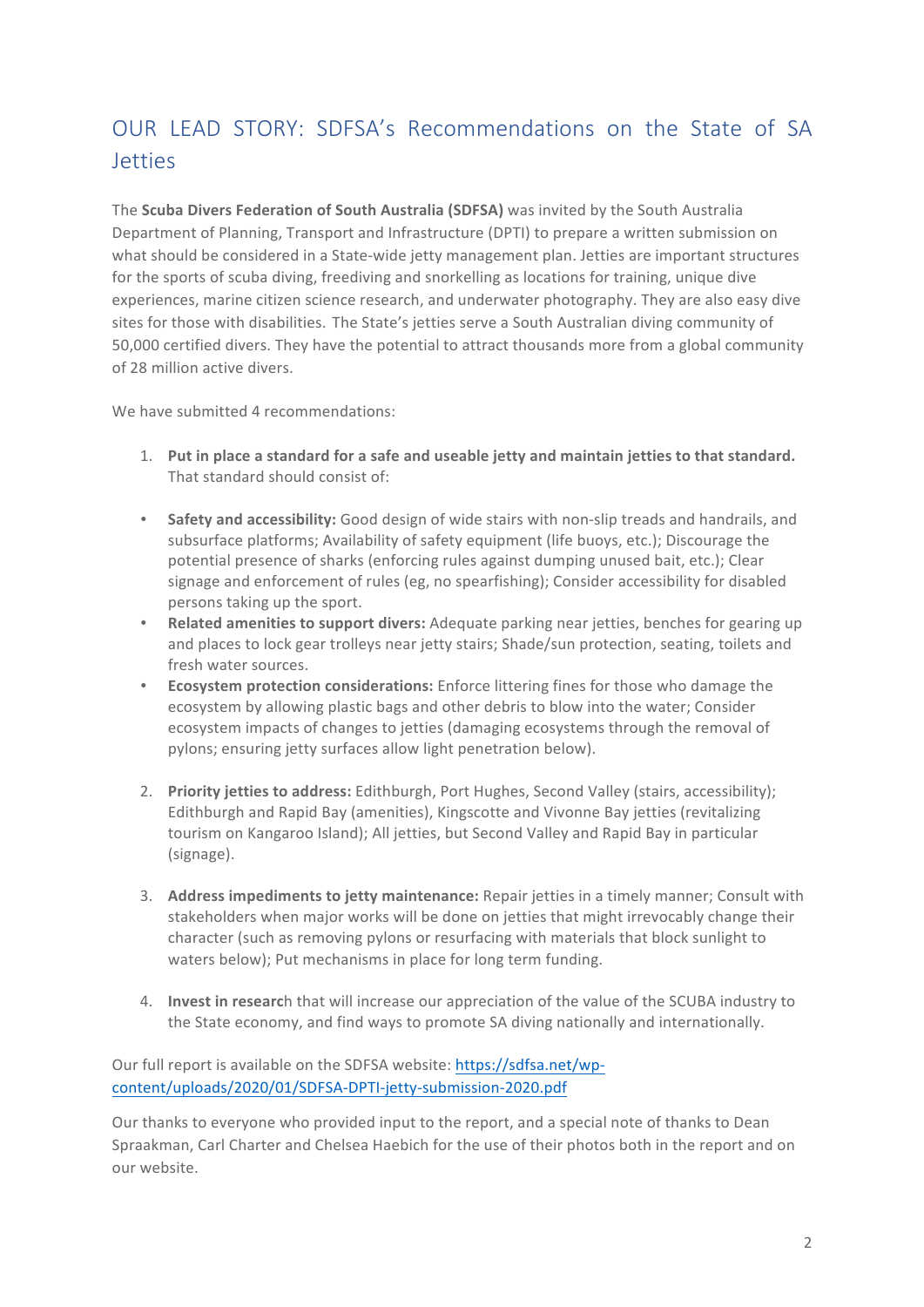# IMPORTANT NOTICES FOR SA DIVERS

#### **PORT NOARLUNGA JETTY**

We have been advised by the Onkaparinga Council that work on the jetty stairs will begin Saturday February 8. There will be an 80m exclusion zone around the end of the jetty from Saturday while piling works are on. THERE WILL BE NO DIVING or SWIMMING in the zone while the work is underway. The exclusion will be in place until the work is completed. It is not known how long the work will take, so plan your diving accordingly for the next few weeks.

#### **JOIN THE CONSULTATIONS ON PROPOSED SHELLFISH REFFS**

Three community events are being held during February to gather feedback on the possible location of South Australia's new metropolitan shellfish reef. We encourage our members to attend!

- $\triangleright$  Wednesday 19th February at 6.30-7.30pm, Glenelg Surf Life Saving Club
- $\triangleright$  Thursday 20th February at 6.30-7.30pm, Christies Beach Surf Life Saving Club
- $\triangleright$  Friday 21st February at 6-7pm. The Nature Conservancy's office

# 2020 EVENTS

#### *South Australia:*

DOLPHIN SPIRIT DREAMING FESTIVAL Saturday 22 February

The Dolphin Spirit Dreaming Festival is happening all day on Saturday 22nd February at the Semaphore foreshore.

DIVE FOR CANCER 2020 Sunday 23 February

The 2020 Dive for Cancer is being held at Port Noarlunga on Sunday 23rd February. See https://www.diveforcancer.com.au/event/dive-for-cancer-south-australia-the-festival-state/ for more information.

2020 OCEAN FILM FESTIVAL WORLD TOUR Saturday 21 March

This year's Ocean Film Festival World Tour is being held on Saturday 21st March  $7 - 10$ pm at the Capri Theatre, 141 Goodwood Rd, Goodwood.

WORLD FISHERIES CONGRESS 2020 11 - 15 October

The World Fisheries Congress 2020 is being held in Adelaide  $11-15$ th October – see https://wfc2020.com.au/.

#### *Interstate/International:*

#### **INTERNATIONAL CONFERENCE ON FISHERIES AND AQUATIC SCIENCES**

An International Conference on Fisheries and Aquatic Sciences is being held in Sydney, NSW 27-28th February – see https://waset.org/fisheries-and-aquatic-sciences-conference-in-feb-2020-in-sydney.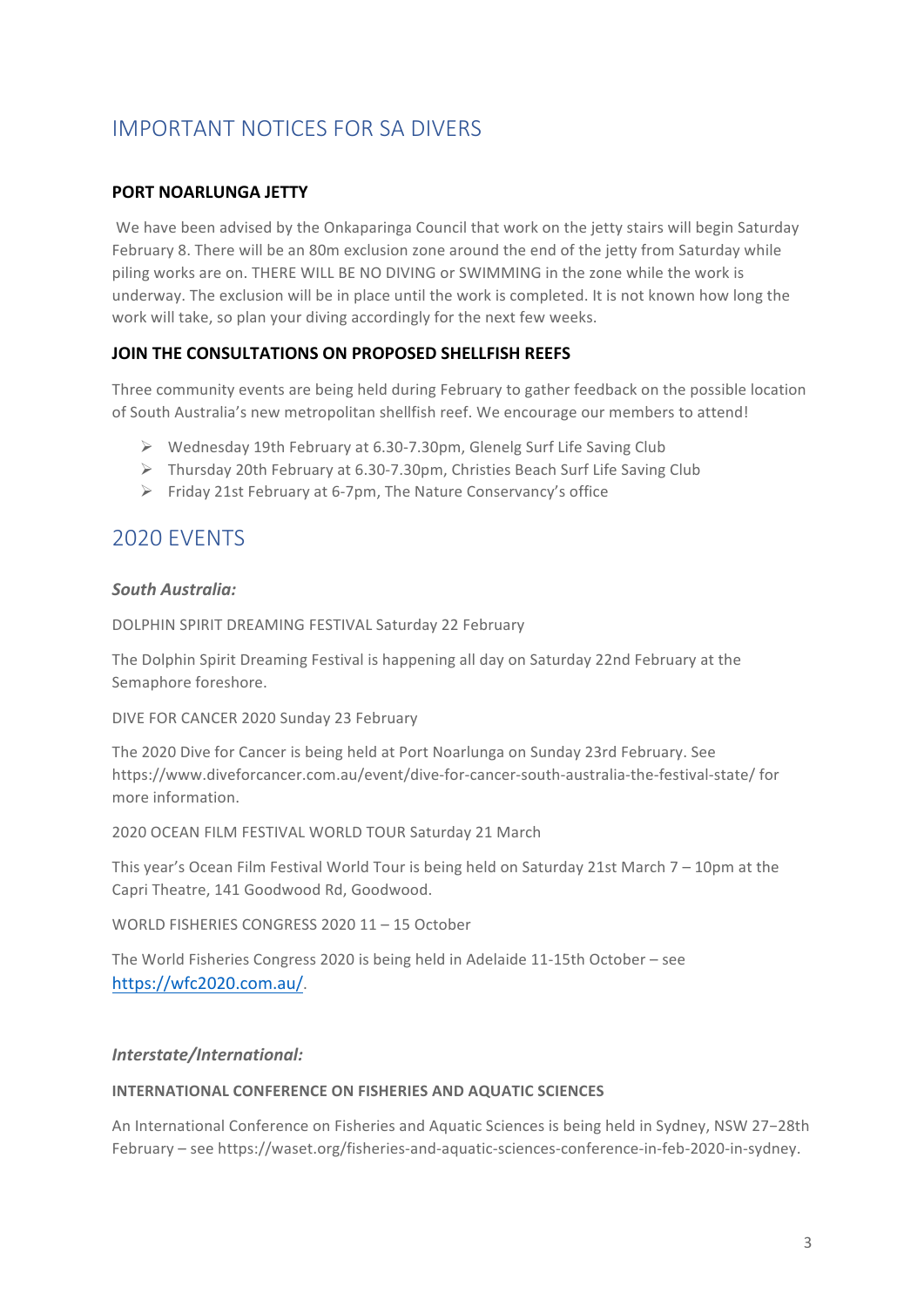#### **AUSTRALIAN SHELLFISH REEF RESTORATION NETWORK MEETING**

The Australian Shellfish Reef Restoration Network meeting & 11th International Conference on Shellfish Restoration is being held at Port Stephens, NSW from 17-20th March 2020

#### **MIDE 2020**

This year's Malaysia International Dive Expo is being held 12-14<sup>th</sup> June. See www.mide.com.my for more details.

#### **6TH INTERNATIONAL ECOSUMMIT CONFERENCE**

The 6th International EcoSummit Conference will be held in Gold Coast, Australia, June 21-25, 2020.There will be a session on "Restoring coasts, estuaries and wetlands: large scale science, big data and embracing technological advancement".

#### AUSTRALIAN MARINE SCIENCES ASSOCIATION/NEW ZEALAND MARINE SCIENCES SOCIETY 2020 **CONFERENCE**

The Australian Marine Sciences Association/New Zealand Marine Sciences Society 2020 Conference is being held in Sydney from 5-9th July - see https://amsa2020.amsa.asn.au/.

#### **AIDE 2020**

The Australia International Dive Expo is being held from  $30<sup>th</sup>$  July to  $3<sup>rd</sup>$  August – see www.australiadiveexpo.com.

#### **OZTEK CONFERENCE & OZDIVE EXPO 2021**

Next year's OZTek, the Advanced Diving Conference & Exhibition, will now combined with the OZDive Expo. It will cover every aspect of exploration, diving, dive training, underwater photography and dive travel. It will be held in Jeff's Shed at the Melbourne Conference & Exhibition Centre 11-12th September 2021. There will still be OZTek talks which will concentrate on everything technically advanced, whilst the OZDive Expo will encourage divers to learn more and be inspired by dive travel, photography, new training and equipment. The OZDive Expo will also offer more recreational and conservation-based talks. Visit https://OZTek.com.au and https://OZDive.net.au for more details.

### CONGRATULATIONS TO…

Drs Richard Harris and Craig Challen on the completion of 12 months as the joint 2019 Australian of the Year. This year's honour went to SA's Dr James Muecke, an ophthalmologist in the mould of Dr Fred Hollows.

# FOR RESEARCHERS AND HISTORIANS

#### **MLSSA DIVE MAGAZINE COLLECTION**

The Marine Life Society of SA has established a dive magazine collection in their library with an extensive coverage of back issues of Dive Log and other titles. Magazines have been donated by Steve Selbach of Elite Dive Academy, Peter Horne, Andrew Hunter, Diving Adelaide, Sam Powrie and Steve Reynolds. It is available for loan from the Port Environment Centre, 27 North Parade, Port